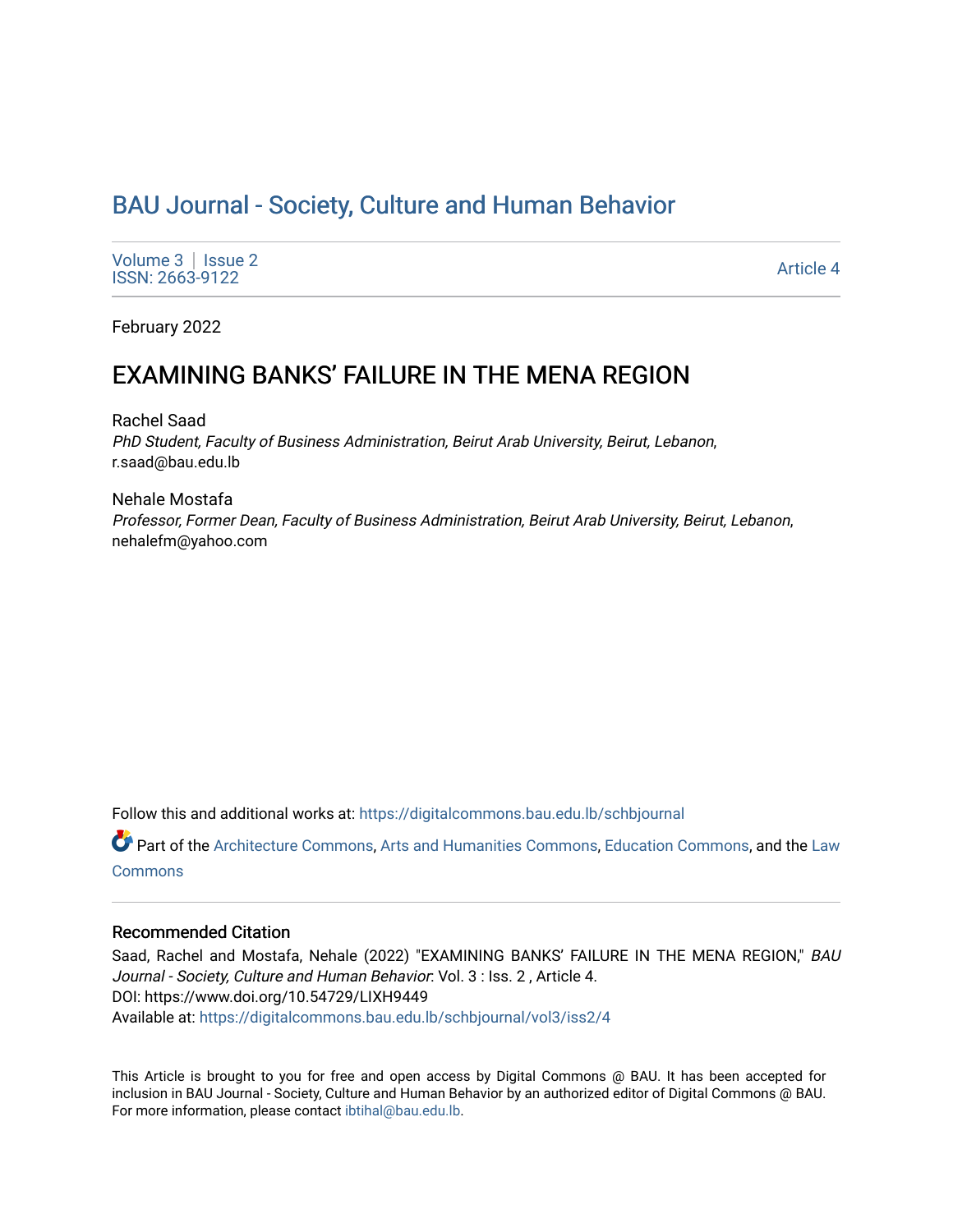## EXAMINING BANKS' FAILURE IN THE MENA REGION

## **Abstract**

This paper investigates whether or not banks in the MENA region are susceptible to failures. Two z score models are investigated in predicting the health of ninety banks across ten countries. Using discriminant and regression analysis, one can determine which ratios are statistically significant in predicting the health of the selected banks and which zone they belong to safe, grey, or distressed zone. The study spans the years 2006 to 2016. The goal of this study is to compare two z scores to assess if banks within MENA are subject to failure. According to the findings of this study, the Z score developed by El Ansary may be a better way for emerging economies to measure the indicators that rigger banks' risk level.

## Keywords

Altman Z score, bank failure, Middle East and North Africa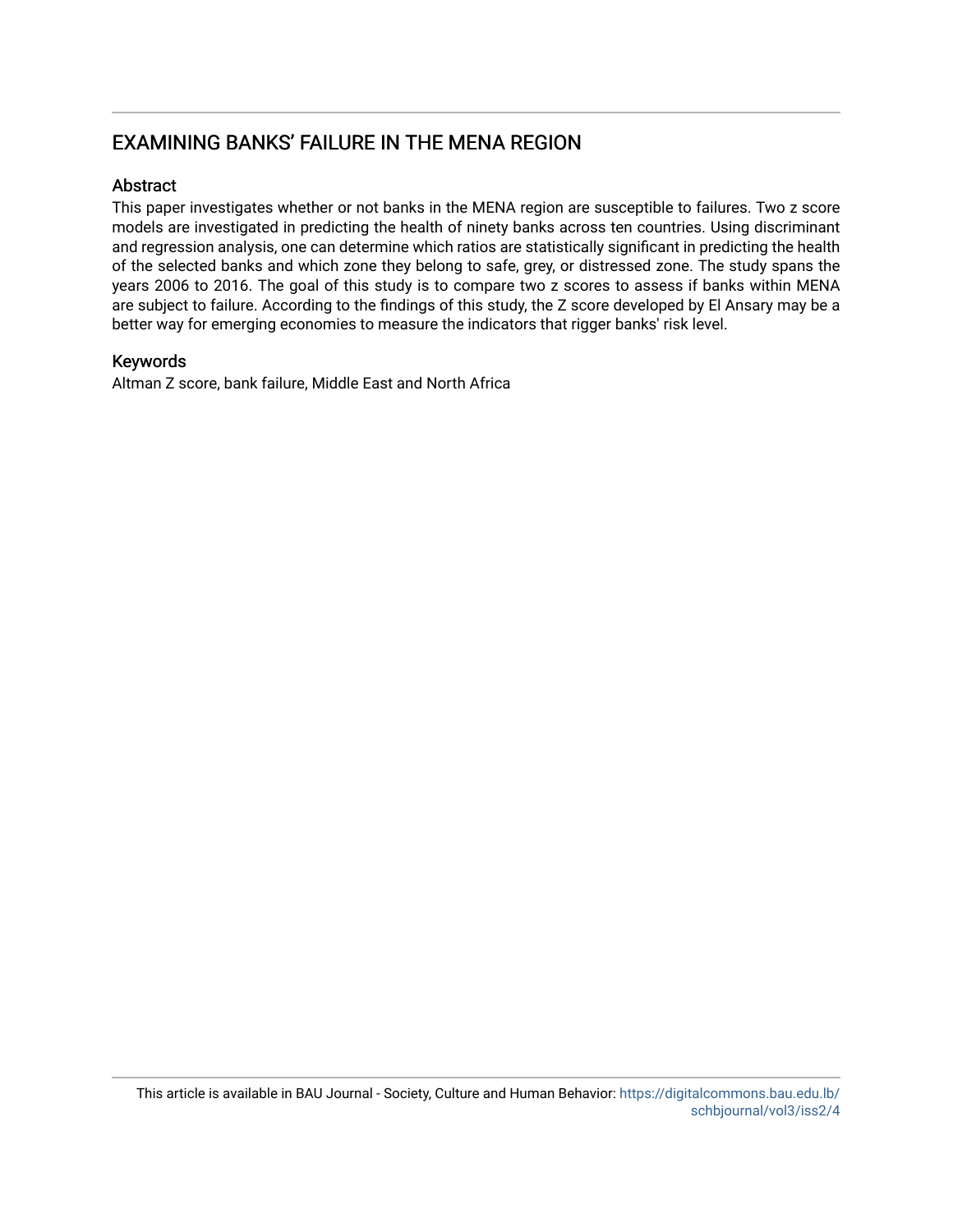#### BAU JOURNAL – SOCIETY CULTURE AND HUMAN BEHAVIOR– VOLUME 3, ISSUE NO. 2 – 2022 BEIRUT ARAB UNIVERSITY, LEBANON

## **1. INTRODUCTION**

Bank soundness is and will always be the concern of several parties, noting the stakeholders, customers, creditors, regulatory and supervisory regimes. The damages caused by the collapse of the financial system or even by just the fractures within the banking sector will put them at risk. Such impairments lead to a mistrust in the management and functioning of these financial institutions and accordingly impact banks' soundness. During the last few decades, the banking sector witnessed a foremost alteration in its environment which impacted its safety. Being subject to instability at both the macro and micro level has shaken the solid image of the banking sector. The series of crises, most recently the global financial crisis that occurred from 2008 to 2010, have prompted us to consider which banks may fail. Determining their current position is a must in order to build a more rigid system and to take proactive measures in order to minimize any negative consequences. Therefore, studying the status of the banking sector in the Middle East and North Africa (MENA) provides an accurate assessment of the current status of such financial institutions. Hence, determining the extent to which they are subject to failure is crucial to a wide range of stakeholders.

Financial stability is a prerequisite for the stable political and economic well-being of a country. When financial institutions, financial markets, and financial infrastructures are unwavering, the economy operates at a healthy and dynamic pace. The stability of the first component, financial institutions, is regarded as an important pillar in maintaining and safeguarding a country's business performance (Cihak et al., 2012; Carmona et al. 2019).Without the support of financial institutions, which play the role of facilitators of international transactions, most businesses will be trapped with slowing operations and profitability (Albertazzi et al., 2009). The health status of banks reflects the extent to which banks are at risk of financial problems, and thus have a risk to the country's economy. When banks face financial distress, undesirable business decisions are taken such as downsizing, shutting down, or even exiting the market (Carvalho et al., 2015).

The banking sector constitutes the vital artery of financial institutions for economic growth since it acts as an intermediary between the parties that have a surplus of funds and those who have shortages. Such intermediation makes financial resources accessible to institutions and helps boost the economy. Banks provide cash for individual borrowers, fund the business sector, and offer a rich assortment of financial services. They help governments by providing them with loans, establishing large business ventures, and intervening and assessing the effectiveness of a country's monetary and financial strategies (MacDonald et al., 2006). The banking sector is the bedrock of any nation's economy, and for that reason, the mutual trust between the financial institutions and those involved directly or indirectly with these institutions is the foundation of a strong financial regime. In fact, such trust will boost the economy and create a healthier environment where depositors constitute the financial resources for banks (MacDonald et al., 2006). Hence, there is a need to continuously monitor and assess bank soundness in order to achieve crisis prevention, crisis prediction, and crisis management to minimize the occurrence of future crises, severity and the ramifications (Nur Ozkan-Gunay et al.,).

In light of the crucial role of the banking sector, it is a must to examine the wellbeing of banks. A bank's failure carries several financial and psychological drawbacks on the stakeholders. Furthermore, it carries social costs and reduces economic growth in subsequent years (Cox et al., 2017).Given its severe influence on the health of economies and since regulations have not prevented the occurrence of financial crises, it is important to assess the current health of the banking sector in the MENA region. Developing countries revealed poor performance that is reflected by poor asset quality, inappropriate capital adequacy, operational incompetence and greater probability of dealing with non-performing loans as well as higher levels of liquidity risk (Sahut et al., 2011). It is important to mention that bank failure continues to be among the problematic phenomena in the world. Although this topic received much more attention in developed countries such as the USA and Canada, it received little attention in the emerging economies (Nurazi et al., 2005; Berger et al., 2016). Thus, a gap exists in the literature, which raises the need to conduct research that will fill it. The current research aims to cover this gap. Furthermore, the findings of this study will have significant implications for regulatory bodies, private-sector management, and investors. This study aims to aid in the examination of determinants that may point to banks in jeopardy in order to limit the damages that may result from bank failures. Such detection will be advantageous for at-risk banks because it will allow them to take corrective actions and avoid incidents of the crisis and its side effects (Inam et al., 2019) Therefore, this study aims to investigate of banks within the MENA region are subject to failure throughout the period 2006-2016. This study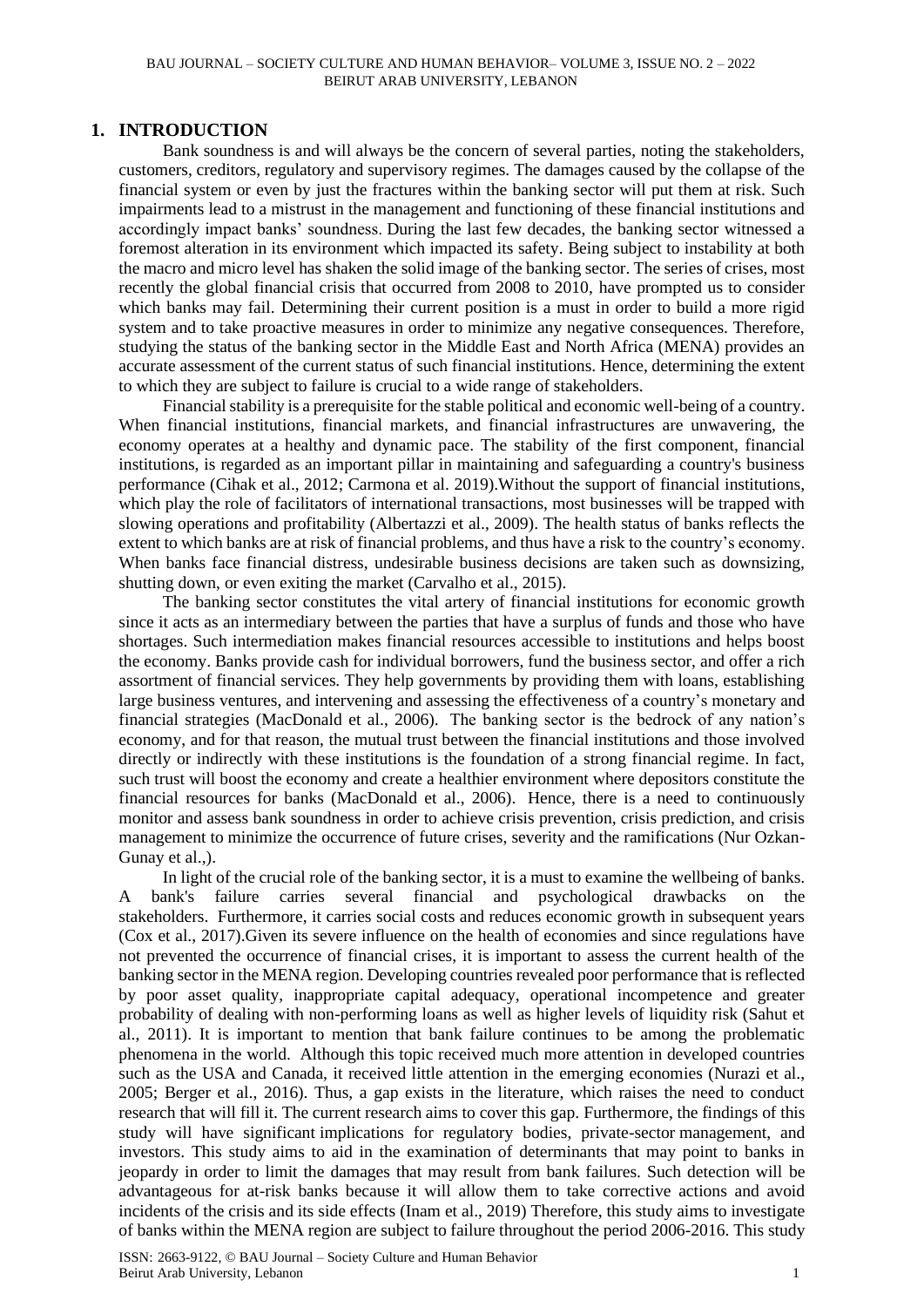includes five sections. Section two covers the literature review, where definitions, causes, consequences, and models adopted to test whether or not banks are subject to failure are projected. Section three includes the research design and methodology adopted. Section four contains the discussion of the results and findings, and finally, section five includes the conclusion.

#### **2. LITERATURE REVIEW**

Projecting the finding of bank failure presented in this part where different prediction models adopted to examine the relationship between the dependent and independent variables are examined.

### **2.1 Defining Bank Failure**

The term bank failure is used in order to describe a negative status facing banks. It reveals how fragile the financial institution is since it is either collapsing or on the edge (Le et al., 2018). Banks are in trouble when a bank's loans are defaulted over a period of 90 days or more (Lu et al., 2016; Samad, 2018). Banks with low earnings, low liquidity, or risky asset portfolios are more likely to fail than the other banks (Özel et al., 2014). Nworji et al., (2011) referred to bank failure due to inadequate risk management, corruption of Bank officials and over expansion of Banks. The failure of banks is also associated with a negative net worth or upon banks' inability to proceed with its tasks without exposing itself to some misfortunes which may lead to a negative net worth (Martin, 1977). Altman (1996, p 4) pointed to four terms that are used interchangeably in order to refer to unsuccessful business which are failure, insolvency, default and bankruptcy. "Failure, by economic criteria, means that the realized rate of return on invested capital, with allowances for risk consideration, is significantly and continually lower than prevailing rates on similar investments. Insolvency is a term that depicts negative performance and indicates a chronic rather than a temporary situation of significant lack of liquidity. Therefore, a firm finds itself in a condition when its total liabilities exceed a fair valuation of its total assets (real net worth of the firm is negative). Default, on the other hand, is closely associated with distress and always involves the relationship between a debtor of a company and a creditor. Finally, Bankruptcy is defined as the net worth position of an enterprise".

## **2.2 Causes of Banks Failure**

The causes of the financial failure have been attributed to different factors, such as poor management, scant capital base, poor asset management, poor liability management, fraudulent practices, inexperienced employees, bad corporate governance, and a large portfolio of nonperforming assets. These factors have affected banks' performance and stakeholders' trust. Such lack of trust can cause banks' distress and even a failure that will lead to bankruptcy, solvency or merger (Katuka, 2013, p13). The factors contributing to bank failures can also come from unsustainable macroeconomic policies, market failures, regulatory distortions, and government interference in the allocation of capital (Laeven, 2011).

Instability in the banking sector was caused by a lack of proper capital bases, small size, and fragmented banking structures (Nur Ozkan-Gunay et al., 2007), and the dominance of inefficient state banks (Mercan et al., 2000).Banks are exposed to distress due to the operation mode that they adopt in order to complete their main role as to create liquidity and transform risk by financing themselves with highly liquid, low-risk deposits and investing in higher-risk, illiquid assets in the form of loans (Boot et al., 2010).

Additionally Lu and Whidbee (2013) pointed to numerous explanations that contributed to the banks' failure in the United States of America such as brokered deposits (Rossi, 2010), real-estate loans (Blaško et al., 2006; Aubuchon et al. (2010), liquidity funding structure (Lu et al, 2013), audit quality (Jin et al., 2011), loan loss reserves (Ng and Roychowdhury, 2014), nontraditional activities (e.g. investment banking and venture capital, DeYoung et al. (2013) and bank ownership (Berger et al., 2013) played key roles in US bank failures during the crisis. Furthermore, Aubuchon et al. (2010) found that 2007-2009 bank failures highlight local economic conditions.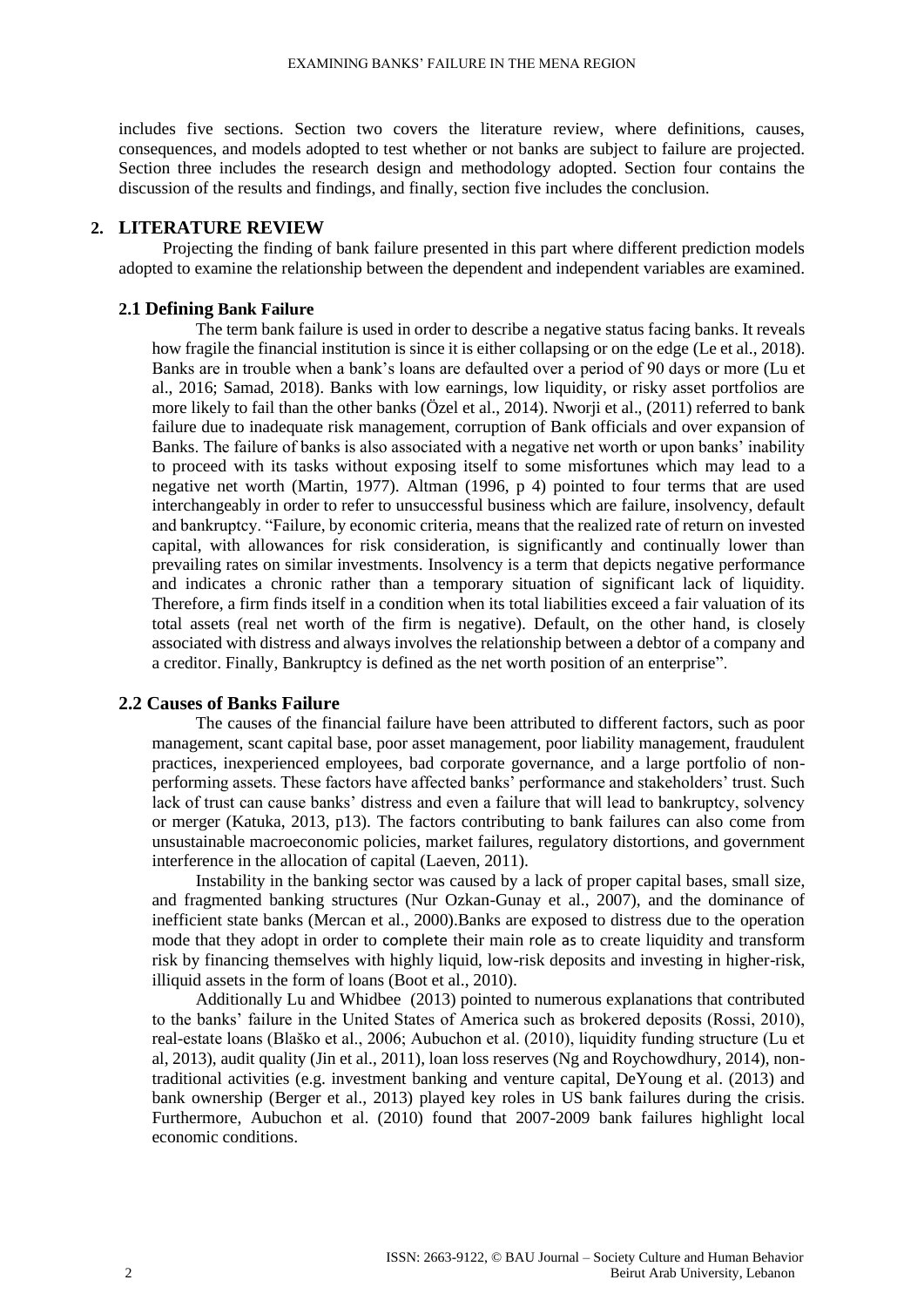#### **2.3 Consequences of Bank Failure**

The impact of bank failures on the economy is often significant, resulting in higher unemployment rates, closures of many businesses, depreciation of assets, and bankruptcy among borrowers and intermediaries. From an economic perspective, financial instability will have an impact on investment, productivity, growth trends, jobs, and incomes (Claessens et al., 2012). From a social perspective, financial instability increases inequality, poverty, social tension, and political instability. Hence, a financial disturbance will have a major impact on the economy and society with an extended period of recovery requiring economic reforms and attracting new capital (Gardo and Martin, 2010). To protect the country's economy, the financial infrastructure should be strong enough to guarantee smooth operation of market discipline, in addition to the stability of financial institutions. When the financial system is stable, the economy becomes immune to unpredictable and impulsive financial shocks. To achieve such stability, the financial safety of the payment and settlement systems must both function effectively (Karim et al., 2013).

A bank failure significantly affects a wide range of stakeholders, including shareholders, employees, the government, financiers, dealers, creditors, customers, and the whole society. The impacts of a bank's failure are not only limited to the losses of the financial institutions and their insolvencies. The effects spread throughout the economy, resulting in decreased output and an increase in unemployment (Laeven et al., 2013).The changes in the financial market, due to globalization, financial innovation and deregulation, have raised the levels of concern and have necessitated reassessment of the banking sector. Collapses in the banking sector and turbulent environments have led to continuous modifications in the form of supervision and regulations imposed on banks to ensure structures that are better immune to any form of distress (Huang et al., 2012). To improve the regulations, supervision, and risk management within the banking sector, Basel III tends to impose a set of alterations in order to enhance the regulatory framework and ensure a bank's soundness (Gatzert et al., 2012). As a result, banks tend to shift from liability management to asset management where resource volumes are compelled by the accessibility of funding (Allen et al., 2012).

Micro and macro environments consider looking at a scope but through different lenses. The micro level focuses on the financial institutions themselves. Thus, it covers the bank's specific reason for examining and justifying the failure. Thus, such studies rely on several financial ratios, such as those presented in the CAMELS model, in order to evaluate the bank's current status (Martin, 1977, Rahman et al., 2004; Gunsel, 2012).

From the macro level, banks are firmly impacted by constraints that the economy encounters after some time. In fact, the banking sector is profoundly impacted by various macro variables. For example, high loan rate, expanding inflation, unfavourable terms of exchange shocks, decreases in asset prices, and credit expansion are some of the macro levels that affect the proper functioning of the banking sector and therefore affect the financial and economic frameworks (Gunsel, 2012). At the macro level, a financial crisis for a particular country can also have an impact on the international economies with varying impacts on different countries (De Graeve et al, 2008; Creel et al., 2015). The interconnectedness of the economies among countries has gained attention due to the potential impact of one country on the well-being of another country. In other words, globalization and trading among countries can have a contagious impact. For example, financial instability may affect the currency exchange rate and limit the ability of a country to operate international treaties and agreements. As a result, those countries may face objectionable and unwelcome consequences and penalties (Stosic et al., 2016).

At the micro level, financial instability can affect economies differently depending on the stability and strength of a country's financial infrastructure. Depositors get concerned with the types and extent of risks they are exposed to, while regulatory agencies aim to forestall complications that may necessitate their intervention (Martin, 1977). In fact, shareholders are not only interested in issues related to government regulations but also to any modification in the economic environment such as an increase in the cost of borrowing and a decrease in aggregate demand. Such changes may expose companies to some financial distress (Chang et al., 2014).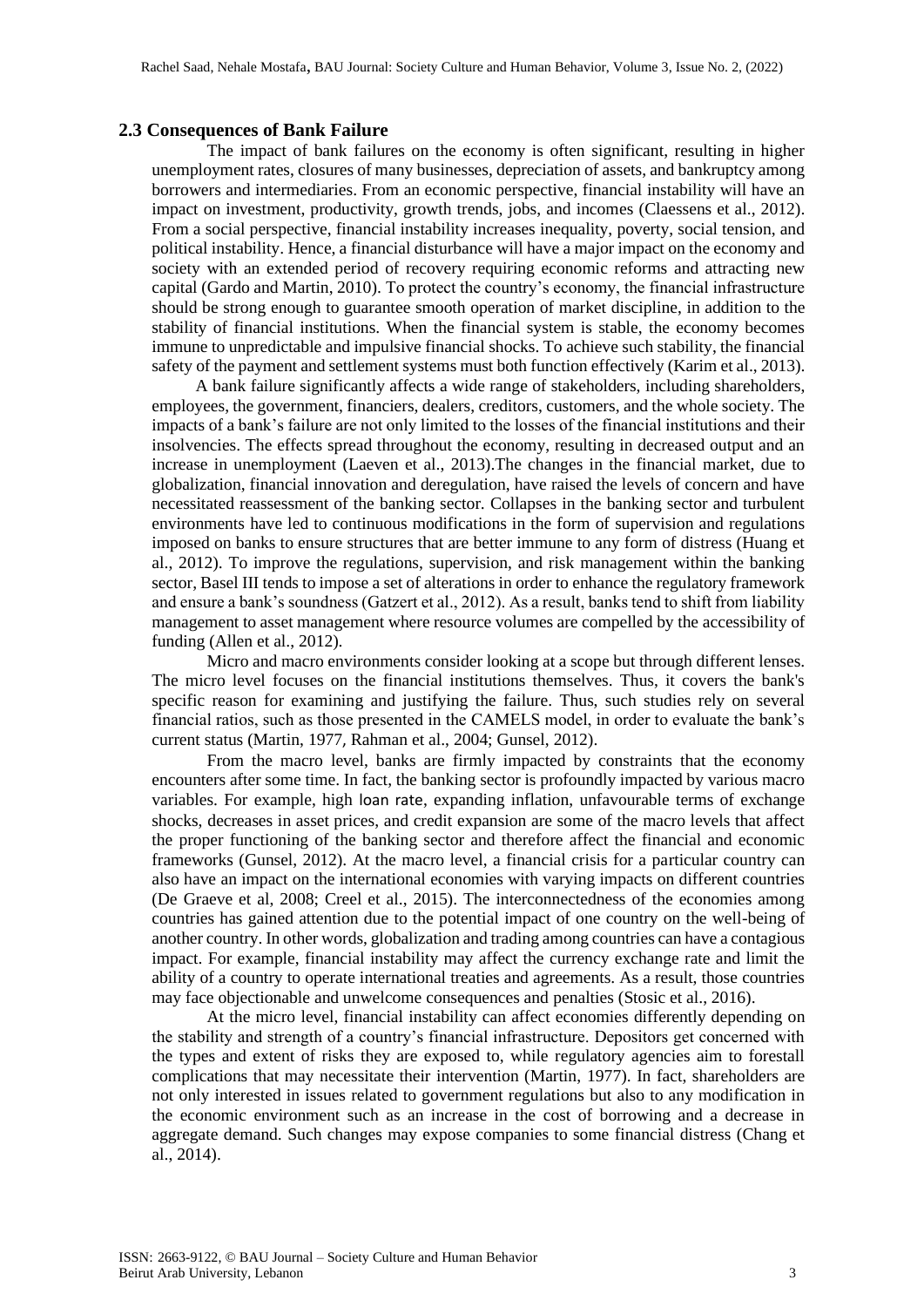#### **2.4 Models of Bank Failure**

Because of the occurrence of the financial crisis, several studies tried to detect variables that could predict or provide signals of financial failure. In what follows, several bankruptcy forecast models will be reviewed.

Dimitras et al., (1999) tried to reveal or detect the signals that may alert the concerned institutions in order to take corrective actions. The tools used to detect signals of banks' failures are varied. The first empirical method adopted by large banks in the USA used the "five C" method "LAPP'' method, and the CAMPARI method (Abbadi et al, 2013). The 5 C's represent character, capacity, capital, collateral, and conditions. These components are tested to assess the financial soundness of potential borrowers. In other words, this framework aims to evaluate the five attributes of the borrower and the status of the credit in order to predict the probability of default and thus the risk of financial loss for the bank, which is the lender (Marques et al., 2013). The "LAPP" method stands for Liquidity, Activity, Profitability and Potential. These pillars aim to assess the corporate credit application rather than the individual borrowers. "CAMPARI" method refers to Character, Ability to pay, Margin, Purpose, Amount, Repayment terms and Insurance (Abbadi et al., 2013). Some scholars have used financial ratios and peer group analysis (Courtis 1978; Altman et al., 1993) comprehensive bank risk assessment systems and statistical econometric models. A wide assortment of statistical techniques is used to test the adequacy of financial ratios utilized in justifying a firm's financial wellbeing. These studies have utilized discriminant and multivariate discriminant analysis (MDA), statistical techniques which incorporate regression analysis and multivariate probit or logit analysis to decide the ratios that most firmly relate to some sign of financial turbulence, typically insolvency, accounting variables, and the financial ratios used by Beaver (1966), Altman (1968), and Zmijewski (1984). Other researchers such as Campbell et al. (2008) combined market variables and accounting variables in their study and they used the market value of assets instead of book value.

Tibshirani (1996) referred to the least absolute shrinkage and selection operator (LASSO) in order to forecast bank failure. LASSO penalized regression coefficients through a shrinkage method and thus provided a sparse variable-set solution. It has been widely used in variableselection studies (Tibshirani, 1996; Efron et al., 2004) and is a state-of-the-art variable selection tool. LASSO has the same easy interpretability as traditional subset variable selection, but it also has the additional benefits of (1) model selection stability and (2) potential improvement in prediction accuracy.

Another type of model was embraced in order to foretell bank failure. The moral hazard model, or dynamic hazard model, was initially suggested by Shumwat in 2001. Cole et al. (2009) added to the proposed model macroeconomic variables as well.

The logit model was adopted by several researchers. Zaghdoudi, (2013) examined the Tunisian bank for the period of 2002 and 2010 and found that the banks' ability to repay its debt, the coefficient of banking operations, bank profitability per employee and leverage financial ratio have a negative impact on the probability of failure. The multivariate logit technique was also used by Barrell et al. (2010) where they stated in their articles that Demirguc-Kunt and Detragiache in 1998 adopted the same technique in order to find or associate the probabilities of systemic banking crises to a vector of explanatory variables. "The banking crisis dependent variable is defined in terms of observable stresses on a country's banking system, e.g. ratio of non-performing loans to total banking system assets exceeds 10 percent and it occurs in around five percent of all time and country observations in that paper." Demirguc-Kunt et al. (2005) updated the banking crises list to include more years, and more crises. The probit model was also used to justify bank failure during the period of 1982 and 1983 while taking into consideration the financial ratios and bank structure variables (Abrams et al.1987). Additionally, a multiple series of logit regressions are used in order to detect the causes of regulatory intervention while controlling for bank-level characteristics and the economic and regulatory environment (Lu et al, 2016). The logit technique along with discrete survival time analysis was used to predict US bank failure from 1992 till 2012 based on data collected from the Federal Deposit Insurance Corporation (Mayes et al, 2012). Multiple models were tested in addition to the previous one. For example, single-equation panel estimations, which were used along with panel VAR models (Ghosh, 2017) and binary logistic regression model (Baklouti et al., 2016).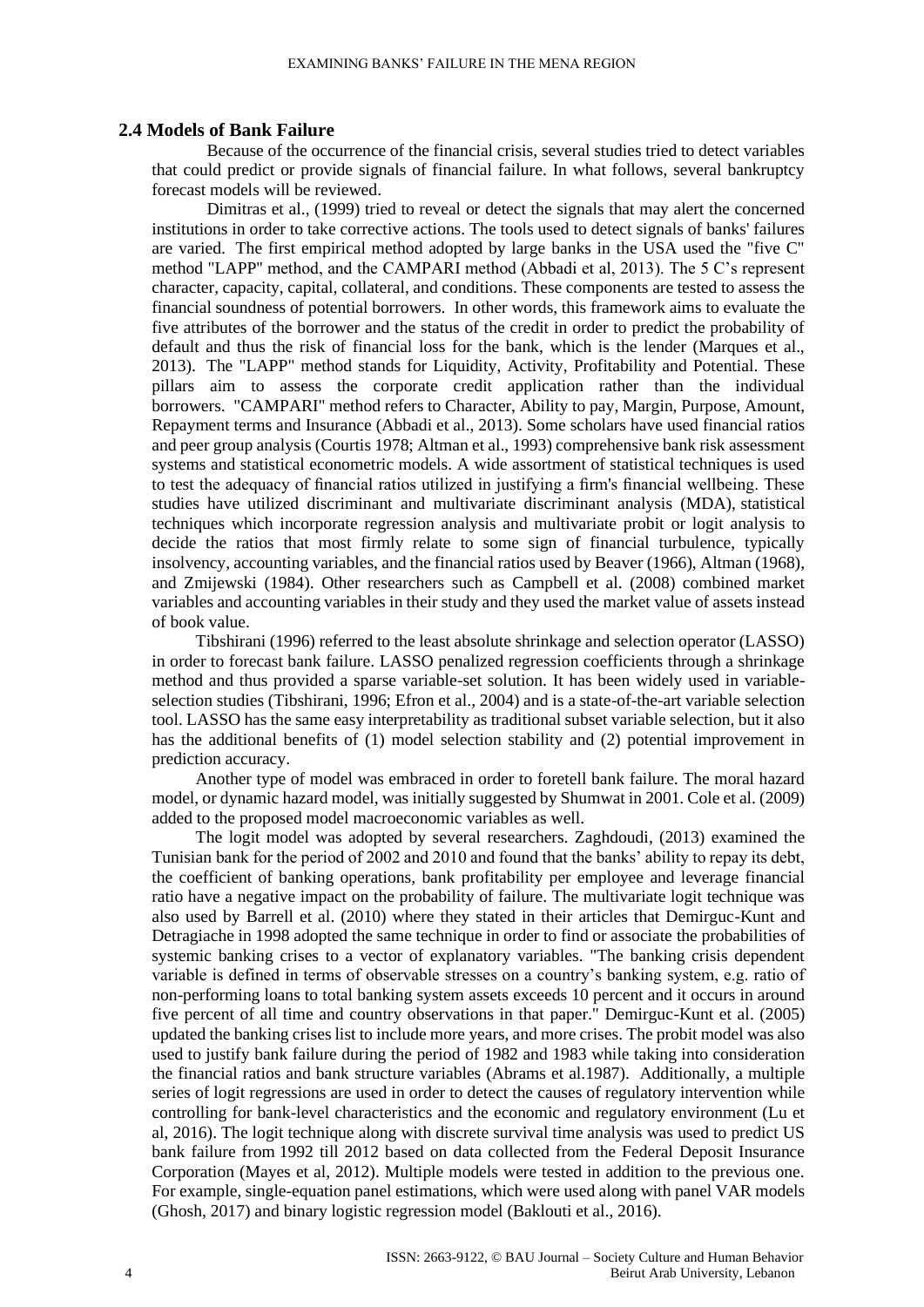Chalermchatvichien et al., (2014) examined the relationship between ownership concentration and capital adequacy of the East Asia countries from 2005 till 2009. Based on ordinary least square (OLS), ownership concentration would have been a substantial predictor of capital stability, according to their findings. Another study inspected the impact of the 2007 financial crisis on Islamic (IBs) and conventional banks (CBs). In fact, (Bourkhis et al., (2013) conducted a regression analysis using the z-score over a sample of sixty-four banks from sixteen countries. They found that there was no significant difference in the effect of the financial crisis on the soundness of IBs and CBs using the Z-score as a measure of bank stability.

Mirzaei et al. (2013) conducted a substantial comparison between Middle Eastern and Eastern European banks from 1999 to 2008, covering 1929 banks. As per their findings, market share, interest rate, capital ratio, and overheads to total assets ratio all have a substantial and negative relationship with the z-score for banks in the Middle East, whereas inflation and bank size are found to be decreasing the z-score and consequently increasing the risk. Market share, interest rate spread, capital ratio, off-balance sheet to total assets, bank age, inflation, and GDP were all found to have a significant and positive impact on the z-score (stability) of Eastern European banks.

The financial performance of the organization and the ability to procure an internal assessment of the banks in terms of strength and weakness are based on CAMELS. This rating system is an international rating system used by regulatory banking authorities to rate financial institutions, according to the six factors represented by its acronym: "Capital adequacy, Asset quality, Management, Earnings, Liquidity, and Sensitivity." It is to be noted that the evaluation of the health status of the banks in the MENA region is based not only on financial measures but also on operational and managerial ones.

### **2.5 Discriminant Analysis Model of Bank Failure**

Predicting an accurate measure of bank distress has and will always be the main concern of stakeholders. El Ansary et al. (2018) conducted a study on a set of Egyptian banks to investigate those subject to distress. This study revealed that the discriminant analysis outperformed the logistic regression model in term of precision.

Most of the past studies relied on constructing financial ratios that comprised the CAMELS elements and used these ratios in discriminant analysis, proportional hazard and logit, or multivariate probit econometric models (Demirgüç-Kunt, 1989). Altman (2013), set up a new model in predicting financial distress of companies by revisiting the Z-Score model (1968) and Zeta (1977) credit risk model. He used financial and economic ratio to analyse corporate financial distress. The prediction uses discriminating function by linear regression model where Z is the overall index and other financial variables to be an independent variable. This research employ the discriminant analysis model to detect banks in distress in the MENA region. The equation applied is

$$
Z_i = \beta_0 + \beta_1 CAR_{it} + \beta_2 EAS_{it} + \beta_3 LLP_{it} + \beta_4 NPL_{it} + \beta_5 CTI_{it} + \beta_6 NIT_{it} + \beta_7 ROAA_{it}
$$
  
+  $\beta_8 LADF_{it} + \beta_9 Deposits_{it} + \beta_{10} Size_{it} + \beta_{11} Country_{it} + \beta_{12} Year_{it} + e$ 

where,  $\beta_0$  Is a constant, ( $\beta_1$ :  $\beta_{12}$ ) are the coefficient of the explanatory variables. i refers to the bank number and t refers the time period.

## **The explanatory variables: Dependent variable**

ROA is pretax profit to total assets EQ is equity to total assets SD ROA is the standard deviation of ROA at time t.

Explanatory variables

**Capital** CAR (Tier  $1 +$  Tier 2 capital) to risk weighted assets EAS Equity capital to total asset **Asset quality**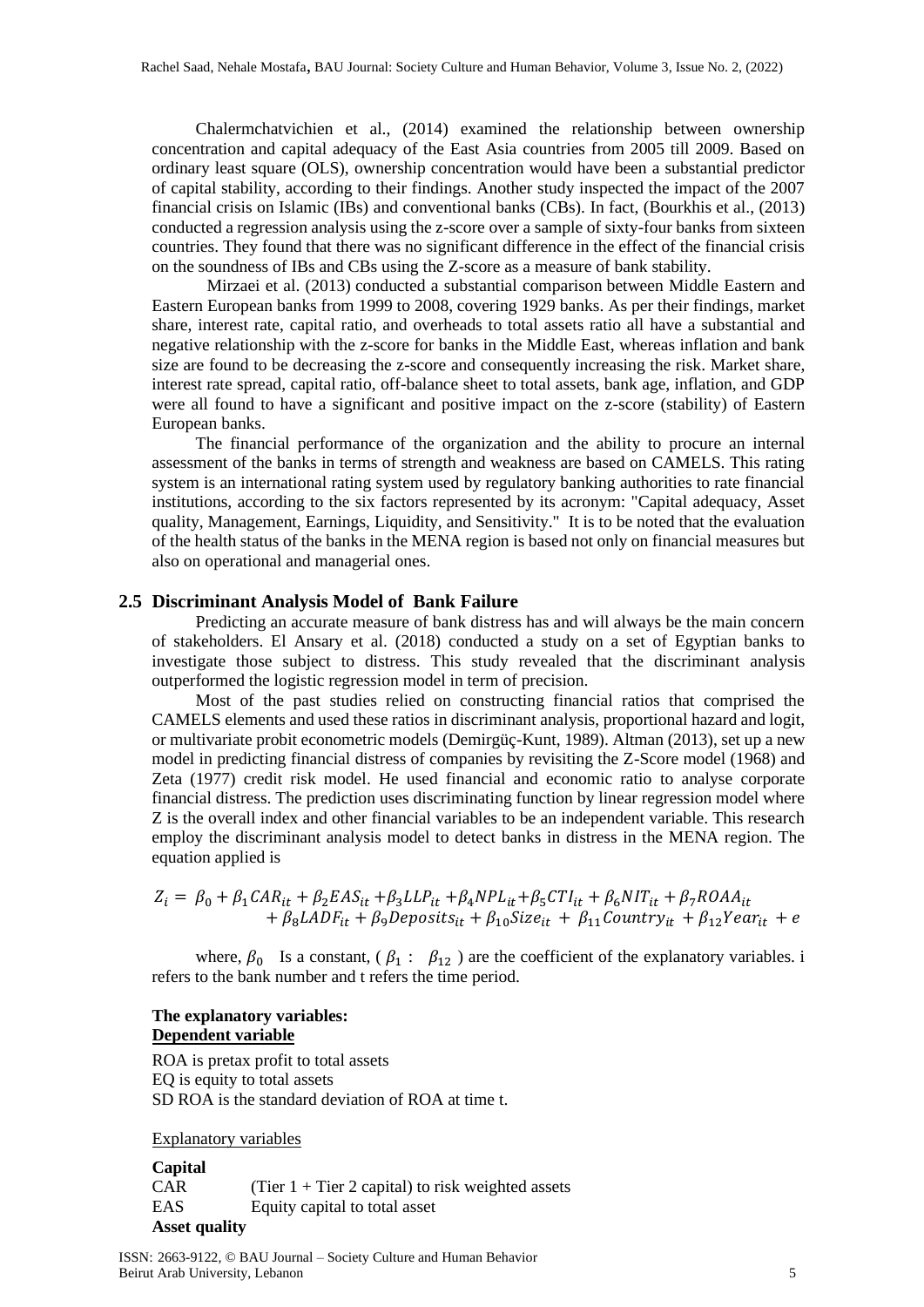| Provisions of loan loss to total loans         |
|------------------------------------------------|
| Non-performing loans to total loans            |
|                                                |
| Cost to income ratio                           |
| $Non-interest$ expenses to average assets      |
|                                                |
| Pre-tax profits to average assets              |
|                                                |
| Liquid assets to deposits and short term funds |
| Deposits to total assets                       |
|                                                |

As per the results obtained, one can specify which of the CAMELS constituents have a significant relationship with the probability of distress. But for further precision, the modified model of Altman (2017) for manufacturers, non-manufacturer industrials, and developed and emerging market credits was adopted. The model equation is the same as in the emerging market applied in his previous studies, but the cut-off limits are different in order to classify whether banks belong to the safe, grey or distressed zone.

 $Z'' = 3.25 + 6.56X1 + 3.26X2 + 6.72X3 + 1.05X4$ Cut off limits: Z'' > 5.85 - "Safe" Zone 4.35 < Z'' < 5.85- "Grey" Zone  $Z''$  < 4.35 - "Distress" Zone

## **3. RESEARCH METHOD and HYPOTHESIS**

Secondary data was obtained from the Bankfocus Database. A total number of ninety nine banks in the MENA region over a period of eleven years (2006–2016) was included. The ten countries covered consist of Bahrain, Egypt, Iraq, Jordan, Kuwait, Lebanon, Qatar, Saudi Arabia, Tunisia and the United Arab Emirates. Omitted banks are not included in the research due to unavailability of data. This research employed the discriminant analysis model to detect banks in distress in the MENA region to test for the z-score obtained from el Ansary et al. (2018) then the modified Altman model (1983) was applied. In this model, the financial data of these companies is classified under three distinct groups, namely, the safe zone, the risk zone, and the distressed zone. This approach is justified since it fulfils the modified empirical modelling of Altman (1983) in collaboration with Hotchkiss (2006). Again, the selection of variables (ratios) is justified by their occurrence in the literature and their significance in predicting failure from the study of Altman (1968; 1983).

The research hypothesis of this study:

H.1: There is a significant correlation between z-score as a dependent variable and the study's independent variables

## **4. EMPIRICAL RESULTS**

Table 1 allows for the identification of major variability within countries: The average Z-score of sample countries, for example, is negative 3.297, and there's a huge variation between the minimum z-score of (-5.422) and maximum z-score of (-0.09) score. The same wide range of values can be found for a variety of different variables. All of these disparities stem from the study's inclusion of nations with varying levels of development.

The CAR has a mean of 0.19 and shows a minimum value of 0.006 and a maximum value of 0.798. Whereas ROAA has a negative mean value of 0.518, implying that certain banks have values that are significantly lower than the mean. This indicator presents a minimum value of -134.369. This reflects that some banks within the selected countries are unprofitable. Also, the minimum and maximum values of these indicators illustrate enormous variation across countries incorporated in the study. The other variables (EAS, LLP, NPL, CTI and NIT) have positive means but recorded negative values as minimum values while the maximum values are positive. The remaining variables have positive values.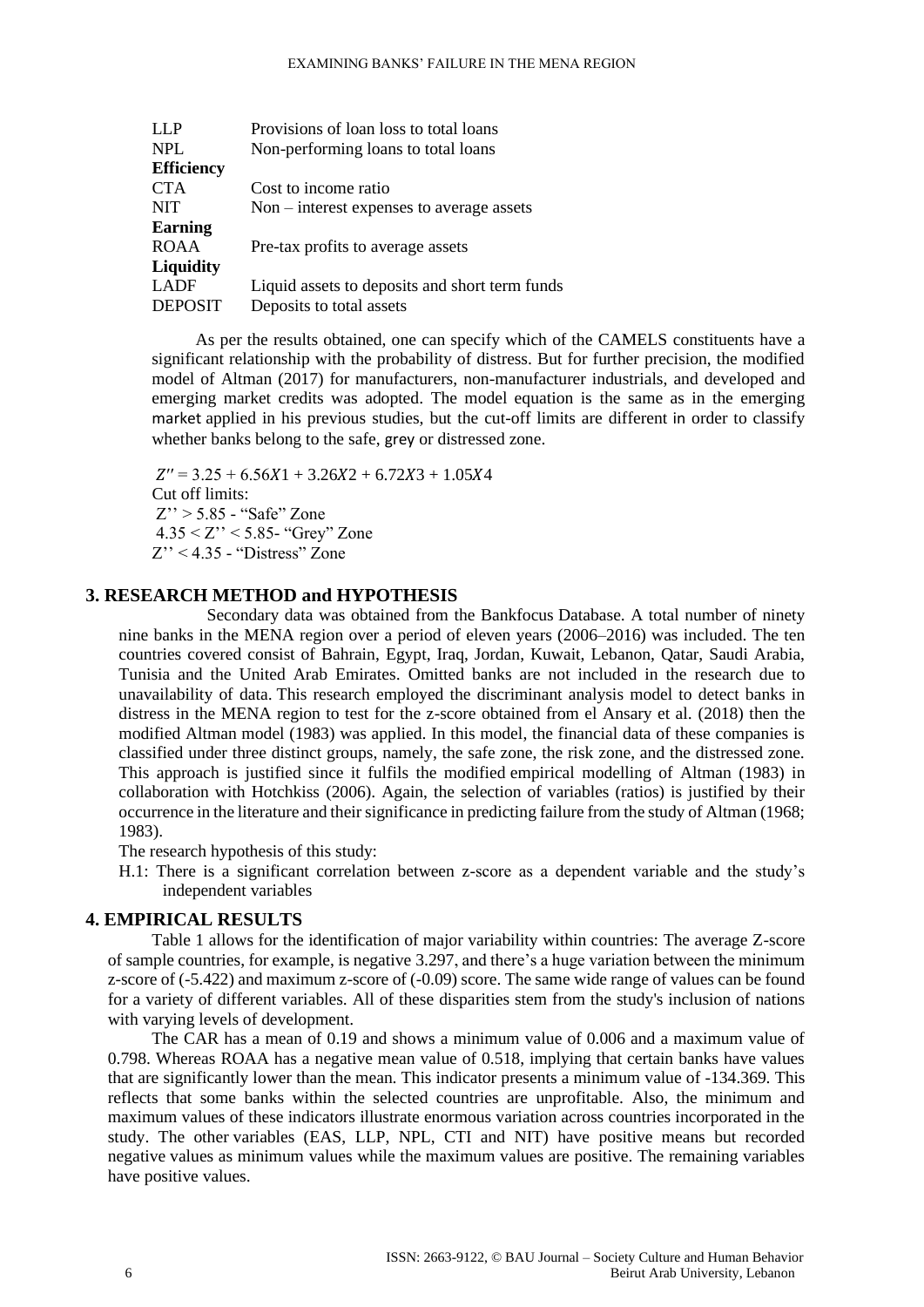| Variable       | Obs  | Mean     | Std. Dev. | Min        | Max       |
|----------------|------|----------|-----------|------------|-----------|
| <b>ZSCORE</b>  | 1054 | $-3.297$ | .812      | $-5.422$   | $-.09$    |
| <b>CAR</b>     | 656  | .19      | .072      | .006       | .798      |
| EAS            | 1077 | .174     | .139      | $-.042$    | .943      |
| <b>LLP</b>     | 943  | 87.278   | 171.123   | $-51.1$    | 1359.8    |
| NPL            | 629  | 1065.62  | 2713.73   | $-345.3$   | 15606     |
| <b>CTI</b>     | 637  | .446     | .207      | $-.771$    | 2.479     |
| <b>NIT</b>     | 928  | 1226.683 | 8098.927  | $-43.9$    | 72164.391 |
| <b>ROAA</b>    | 975  | $-.518$  | 7.862     | $-134.369$ | 13.812    |
| LADF           | 730  | 15.992   | 131.035   | $\Omega$   | 1677.583  |
| <b>DEPOSIT</b> | 1077 | 6.944    | 76.695    | $\theta$   | 1438.978  |
| <b>SIZE</b>    | 1077 | 3.708    | .677      | 1.121      | 5.086     |

Table 1: Descriptive Statistics

Source: Author's Calculation

 The correlation matrix reported in Table 2 shows the possible relationship between the variables and determines the strength and direction of a linear relationship between two variables. At first glance, no major problematic cases of correlation were found because a strong connection is only considered for a correlation value that is equal to or greater than 0.7. At first sight, Table 2, indicate that the CAR ratio, EAS, CTI, ROAA, LADF ratio, and Deposits have a positive relationship with the Z-score. The ratio of LLP, NPL and NIT have a negative relationship with the Z-score. ROAA, and log of total assets have an inverse relationship with the Z-score but not significant. So, one can accept the first hypothesis partially as the CAR ratio, LADF ratio, NIT ratio and Deposits are significantly correlated with the Z-score.

| Variables      | (1)   | (2)                      | (3)                      | (4)                      | (5)   | (6)                      | (7)                      | (8)                      | (9)   | (10)  | (11)  |
|----------------|-------|--------------------------|--------------------------|--------------------------|-------|--------------------------|--------------------------|--------------------------|-------|-------|-------|
| $(1)$ ZSCORE   | 1.000 |                          |                          |                          |       |                          |                          |                          |       |       |       |
| $(2)$ CAR      | 0.416 | 1.000                    |                          |                          |       |                          |                          |                          |       |       |       |
| $(3)$ EAS      | 0.412 | 0.726                    | 1.000                    |                          |       |                          |                          |                          |       |       |       |
| $(4)$ LLP      |       |                          |                          | 1.000                    |       |                          |                          |                          |       |       |       |
|                | 0.316 | 0.022                    | 0.038                    |                          |       |                          |                          |                          |       |       |       |
| $(5)$ NPL      |       | $\overline{\phantom{a}}$ | 0.021                    |                          | 1.000 |                          |                          |                          |       |       |       |
|                | 0.001 | 0.038                    |                          | 0.057                    |       |                          |                          |                          |       |       |       |
| $(6)$ CTI      | 0.064 |                          |                          |                          |       | 1.000                    |                          |                          |       |       |       |
|                |       | 0.079                    | 0.101                    | 0.123                    | 0.073 |                          |                          |                          |       |       |       |
| $(7)$ NIT      |       |                          |                          |                          | 0.768 | 0.035                    | 1.000                    |                          |       |       |       |
|                | 0.072 | 0.123                    | 0.067                    | 0.041                    |       |                          |                          |                          |       |       |       |
| $(8)$ ROAA     | 0.127 | 0.095                    | 0.026                    |                          |       |                          |                          | 1.000                    |       |       |       |
|                |       |                          |                          | 0.015                    | 0.748 | 0.050                    | 0.964                    |                          |       |       |       |
| $(9)$ LADF     | 0.078 |                          |                          | 0.034                    |       |                          | $\overline{\phantom{a}}$ | 0.003                    | 1.000 |       |       |
|                |       | 0.048                    | 0.032                    |                          | 0.028 | 0.074                    | 0.008                    |                          |       |       |       |
| $(10)$ DEPOSIT | 0.137 |                          |                          | $\overline{\phantom{a}}$ | 0.569 | $\overline{\phantom{a}}$ | 0.720                    |                          |       | 1.000 |       |
|                |       | 0.230                    | 0.213                    | 0.196                    |       | 0.068                    |                          | 0.539                    | 0.052 |       |       |
| $(11)$ SIZE    |       |                          | $\overline{\phantom{a}}$ | 0.539                    | 0.001 | $\overline{\phantom{a}}$ | 0.030                    | $\overline{\phantom{a}}$ | 0.046 |       | 1.000 |
|                | 0.705 | 0.349                    | 0.332                    |                          |       | 0.101                    |                          | 0.137                    |       | 0.290 |       |

Based on the formula Table 3 shows the percentage distribution of the banks involved in this study under each zone. In Table 2 46% of the banks in the thesis sample are in distress zone. Being under the distress zone is caused by at least one of the following indicators:  $X1 =$  (Current Assets -Current Liabilities)/ Total Assets,  $X2$  = Retained Earnings / Total Assets,  $X3$  = Earnings Before Interest and Taxes / Total Assets and /or  $X4 = Book$  Value of Equity / Total Liabilities that were defined by Altman. In depth, the most alerting is the X2 Retained Earnings / Total Assets that caused the banks to be in distress zone. The banks in the grey zone represents 33% of the thesis's data. Only 21% of data used are in the safe zone, most of these banks are located in Jordan. Jordan is classified within the safe zone since it was among the first banks to adopt the International Financial Report Standard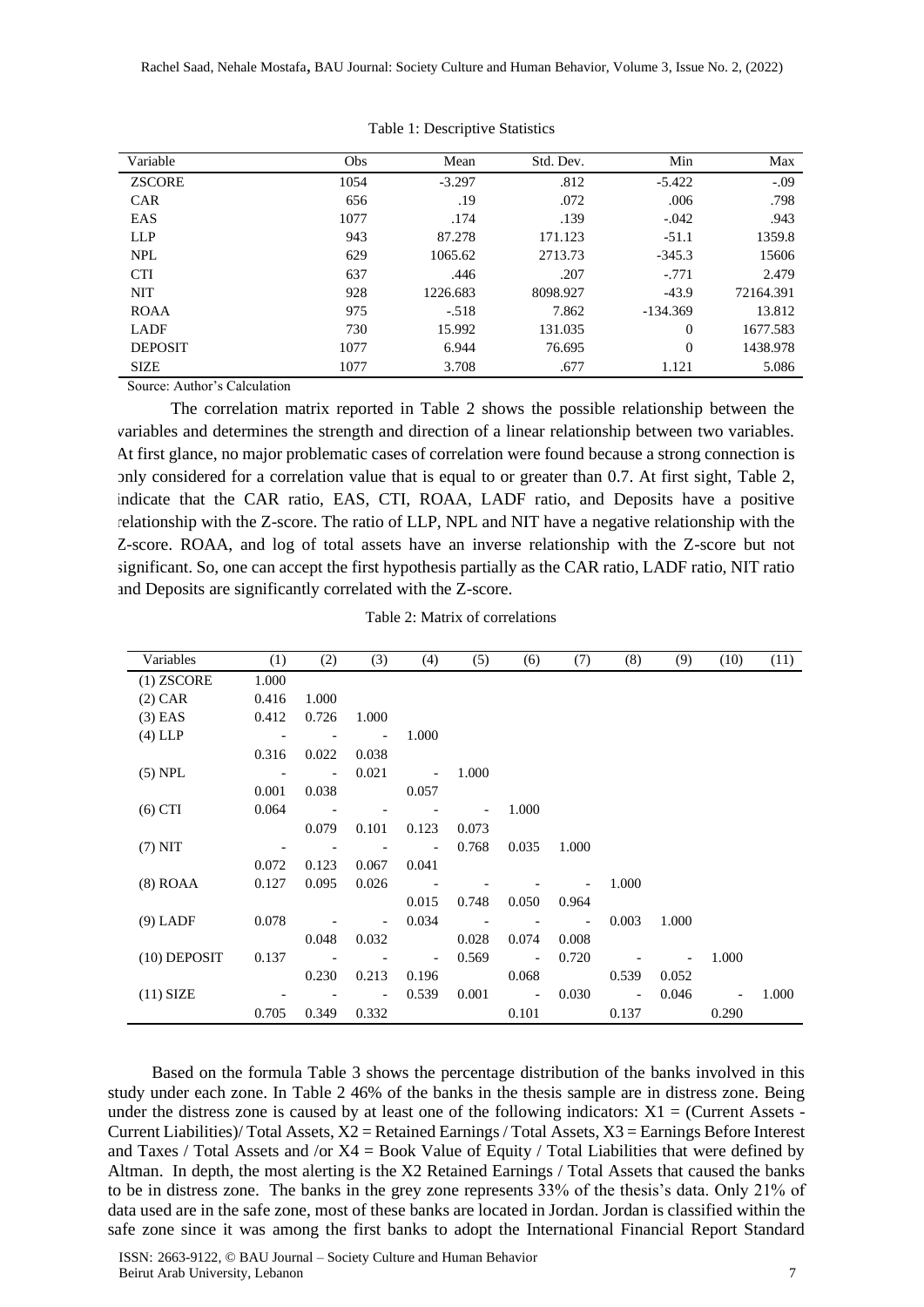(IFRS). The goal of IFRS9 is to improve financial integrity in the banking sector by enhancing provisions relative to the scenario prior to introduction (Novotny-Farkas, 2016). It was also a response to the consequences of the global financial crisis, one of the reasons for its extension being the delay in recognising debt losses, which was one of the reasons for its extension being the delay in acknowledging debt losses because losses were acknowledged when they occurred ( Al-Sakini et al., 2021)

|                 | Grey Zone       | Distress Zone | Safe Zone |
|-----------------|-----------------|---------------|-----------|
| Zscore          | 4.35 > Z > 5.85 | Z < 4.34      | Z > 5.86  |
| Number of banks | 260             | 367           | 170       |
| In Percentage   | 33%             | 46%           | 21%       |

Table 3: Banks Distribution as per their z-score Values

Under this hypothesis, different indicators were used as indicators for economic growth, political risk, and corporate governance to test the impact of FS on Zscore as per Altman in addition to bank leverage and bank size as control variables. Table 12 includes the regression outcomes of models two and eight distributed over these three columns OLS-2 and FE-2 respectively. The coefficients of estimation are in the first row of each variable, whereas the standard errors are shown in the second row in brackets. The standard error of OLS and FE estimators is based on robust standard errors corrected for potential heteroskedasticity and time-series autocorrelation within each country.

## **5. CONCLUSION**

After testing the same determinants on Zscore by El Ansary and Z by Altman, the results showed that under EF from each category there is a detriment that is significant to Zscore by El Ansari yet this wasn't shown by the Z score of Altman. Moreover, R-squared for the El Ansary model recorded a higher value while it recorded a lower value under Altman. Accordingly, the Z score by El Ansary may be better to consider for emerging economies in order to point to the indicators that riggers banks' risk level. Similarly, as in El-Ansary model, when using discriminant analysis, CAR ratio, LADF ratio, and deposit have significant positive relationships with the probability of distress, but the NIT ratio has a significant negative relationship with the probability of failure. ROAA and log of total assets have a weak but significant inverse relationship with the Z-score.

In terms of failure determinants, the impact of internal variables, whether positive or negative, allows banking regulators to implement methods to improve bank stability. Customers, creditors, regulatory and supervisory regimes, and other stakeholders may benefit from this research because it will allow them to better assess the health of the MENA banking system. As a result, customers may detect the bank's status and select the one that sounds better than the others, thereby reducing any risk to which they may be exposed. By identifying banks at risk, the occurrence of a crisis or its consequences can be avoided. Pointing to banks at risk will enable a healthy bank to purchase some or all of the assets of a failed bank and assume some or all of the failed bank's liabilities. Furthermore, bankers can identify risky banks since this paper addresses the bank's inefficiency and vulnerability, which requires improving the governance and risk management system, injecting liquidity from shareholders or investors, and suspending any of the shareholders' rights, including voting rights, and preventing dividends from being distributed to shareholders.

It should be noted that this study has some limitations. To begin, the research period is brief due to a lack of data availability, spanning only eleven years, from 2006 to 2016. Second, due to a lack of data, the sample used did not cover all of the countries in the MENA region, and the number of banks considered per country investigated varied. Third, this study relies on convenience sampling, which is a further limitation for the current study, especially given that the banks used were not selected based on specific criteria. Future research should consider the limitations of this study when replicating the empirical analysis. In other words, future research may think about incorporating some microdeterminants into their study. A comparative approach may also be used to compare bank failures between Islamic banks and commercial banks, or even banks belonging to the public sector, private sector, foreign, or regional rural banks (RRB).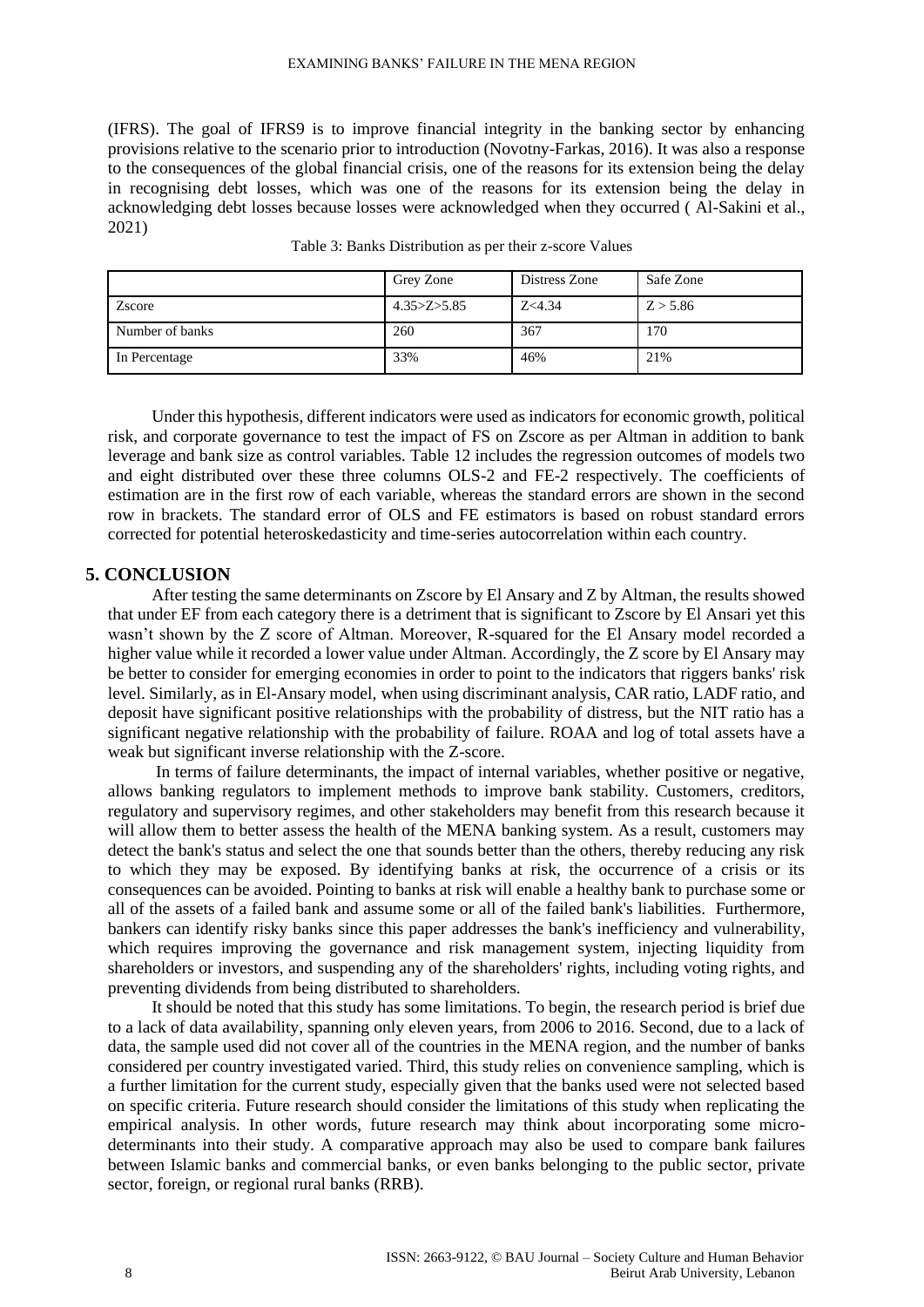## **REFERENCES**

- − Abbadi, S. M., & Karsh, S. M. A. (2013). Methods of evaluating credit risk used by commercial banks in Palestine. *International Research Journal of Finance and Economics*, 111, 146-159.
- − Abrams, B. A., & Huang, C. J. (1987). Predicting bank failures: The role of structure in affecting. *Applied Economics*, 19(10), 1291-1302.
- − Albertazzi, U., & Gambacorta, L. (2009). Bank profitability and the business cycle. *Journal of Financial Stability*, *5*(4), 393-409.
- − Allen, B., Chan, K. K., Milne, A., & Thomas, S. (2012). Basel III: Is the cure worse than the disease? *International Review of Financial Analysis,* 25, 159-166.
- − Al-Sakini, S., Awawdeh, H., Awamleh, I., & Qatawneh, A. (2021). Impact of IFRS (9) on the size of loan loss provisions: An applied study on Jordanian commercial banks during 2015- 2019. *Accounting*, *7*(7), 1601-1610.
- − Altman, E. I. (1968). Financial ratios, discriminant analysis and the prediction of corporate bankruptcy. *The journal of finance*, *23*(4), 589-609.
- − Altman, E. I. (1977). Predicting performance in the savings and loan association industry. *Journal of Monetary Economics*, *3*(4), 443-466.
- − Altman, E. I. (1996). *Corporate bond and commercial loan portfolio analysis*. New York University-Salomon Center-Leonard N. Stern School of Business.
- − Altman, E. I. (2013). Predicting financial distress of companies: revisiting the Z-score and ZETA® models. In *Handbook of research methods and applications in empirical finance*. Edward Elgar Publishing.
- − Altman, E. I., & Hotchkiss, E. (1993). Corporate financial distress and bankruptcy.
- − Aubuchon, C. P., & Wheelock, D. C. (2010). The geographic distribution and characteristics of US bank failures, 2007-2010: do bank failures still reflect local economic conditions? *Federal Reserve Bank of St. Louis Review,* 92(5), 395-415.
- − Barrell, R., Davis, E. P., Karim, D., & Liadze, I. (2010). Bank regulation, property prices and early warning systems for banking crises in OECD countries. *Journal of Banking & Finance*, 34(9), 2255- 2264.
- − Beaver, W. (1966). Financial ratios as predictors of failure. *Journal of Accounting Research*  (Supplement), 4, 71-102.
- − Berger, A. N., & Bouwman, C. H. (2013). How does capital affect bank performance during financial crises?. *Journal of financial economics*, 109(1), 146-176.
- − Berger, A. N., Imbierowicz, B., & Rauch, C. (2016). The roles of corporate governance in bank failures during the recent financial crisis. *Journal of Money, Credit and Banking*, *48*(4), 729-770.
- − Blaško, M., & Sinkey Jr, J. F. (2006). Bank asset structure, real-estate lending, and risk-taking. *The Quarterly Review of Economics and Finance,* 46(1), 53-81.
- − Boot, A., Thakor, A.V., (2010). The accelerating integration of banks and markets and its implications for regulation. In: Berger, A., Molyneux, P., Wilson, J. (Eds.), *The Oxford Handbook of Banking,* pp. 58–90.
- − Bourkhis, K., & Nabi, M. S. (2013). Islamic and conventional banks' soundness during the 2007– 2008 financial crisis. *Review of Financial economics*, *22*(2), 68-77.
- − Campbell, J. Y., Hilscher, J., & Szilagyi, J. (2008). In search of distress risk. *The Journal of Finance*, *63*(6), 2899-2939.
- − Carmona, P., Climent, F., & Momparler, A. (2019). Predicting failure in the US banking sector: An extreme gradient boosting approach. *International Review of Economics & Finance*, *61*, 304-323.
- − Carvalho, D., Ferreira, M. A., & Matos, P. (2015). Lending relationships and the effect of bank distress: evidence from the 2007–2009 financial crisis. *Journal of Financial and Quantitative Analysis*, 50(6), 1165-1197.
- − Chalermchatvichien, P., Jumreornvong, S., Jiraporn, P., & Singh, M. (2014). The effect of bank ownership concentration on capital adequacy, liquidity, and capital stability. *Journal of Financial Services Research*, *45*(2), 219-240.
- − Chang, D. S., Yeh, L. T., & Chen, Y. F. (2014). The effects of economic development, international trade, industrial structure and energy demands on sustainable development. *Sustainable Development*, *22*(6), 377-390.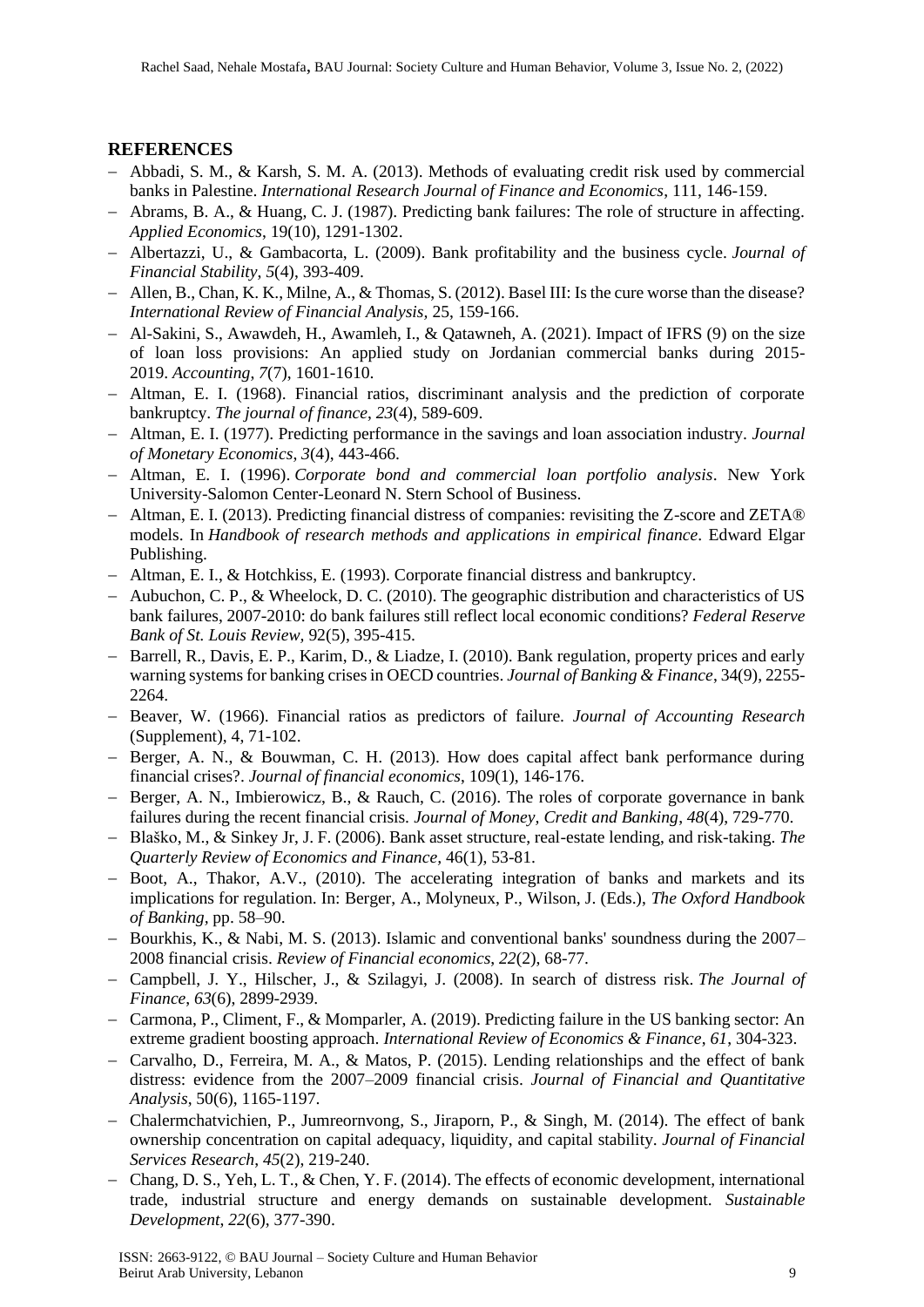- − Cihak, M., & Nier, E. (2012). The need for special resolution regimes for financial institutions-The case of the European Union. *Harv. Bus. L. Rev.*, *2*, 395.
- − Cole, R. A., & Wu, Q. (2009). Predicting bank failures using a simple dynamic hazard model. *In 22nd Australasian Finance and Banking Conference* (pp. 16-18).
- − Courtis, J. K. (1978). Modelling a financial ratios categoric framework. *Journal of Business Finance & Accounting,* 5(4), 371-386.
- − Cox, R. A., Kimmel, R. K., & Wang, G. W. (2017). Drivers of US Bank Failures during the Financial Crisis. *International Journal of Business and Management*, 12(8).
- − Creel, J., Hubert, P., & Labondance, F. (2015). Financial stability and economic performance. *Economic Modelling*, 48, 25-40.).
- − De Graeve, F., Kick, T., & Koetter, M. (2008). Monetary policy and financial (in) stability: An integrated micro–macro approach. *Journal of Financial Stability*, *4*(3), 205-231.
- − Demirgüç-Kunt, A. (1989). Deposit-institution failures: a review of empirical literature. *Economic Review,* 25(4), 2-19.
- − Demirgüç-Kunt, A., & Detragiache, E. (2005). Cross-country empirical studies of systemic bank distress: a survey. *National Institute Economic Review*, 192(1), 68-83.
- − DeYoung, R., & Torna, G. (2013). Nontraditional banking activities and bank failures during the financial crisis. *Journal of financial intermediation*, *22*(3), 397-421.
- − Dimitras, A. I., Slowinski, R., Susmaga, R., & Zopounidis, C. (1999). Business failure prediction using rough sets. European *Journal of Operational Research*, 114(2), 263-280.
- − Efron, B., Hastie, T., Johnstone, I., & Tibshirani, R. (2004). Least angle regression. *The Annals of statistics*, *32*(2), 407-499.
- − El-Ansary, O., & Saleh, M. (2018). Predicting Egyptian banks distress. *International Journal of Accounting and Financial Reporting*, *8*(3), 39.
- − Gatzert, N., & Wesker, H. (2012). A comparative assessment of Basel II/III and Solvency II. *The Geneva Papers on Risk and Insurance-Issues and Practice*, *37*(3), 539-570.
- − Gunsel, N. (2012). Micro and macro determinants of bank fragility in North Cyprus economy. *African Journal of Business Management,* 6(4), 1323-1329.
- − Huang, D.T., B. Chang and Z.C. Liu, 2012. Bank failure prediction models: For the developing and developed countries. *Quality and Quantity*, 46(2): 553-55
- − Inam, F., Inam, A., Mian, M. A., Sheikh, A. A., & Awan, H. M. (2019). Forecasting Bankruptcy for organizational sustainability in Pakistan: Using artificial neural networks, logit regression, and discriminant analysis*. Journal of economic and administrative sciences.*
- − Jin, J. Y., Kanagaretnam, K., & Lobo, G. J. (2011). Ability of accounting and audit quality variables to predict bank failure during the financial crisis. *Journal of Banking & Finance*, 35(11), 2811- 2819.
- − Katuka, B. (2013). An investigation on the determinants of bank failures in Zimbabwe: 2009-2012.
- − Laeven, L. (2011). Banking crises: A review. Annu. Rev. Financ. Econ., 3(1), 17-40.
- − Laeven, L., & Valencia, F. (2013). Systemic banking crises database. *IMF Economic Review*, *61*(2), 225-270.
- − Le, H. H., & Viviani, J. L. (2018). Predicting bank failure: An improvement by implementing a machine-learning approach to classical financial ratios. *Research in International Business and Finance*, *44*, 16-25.
- − Lu, W., & Whidbee, D. A. (2013). Bank structure and failure during the financial crisis. *Journal of Financial Economic Policy,* 5(3), 281-299
- − Marques, A. I., García, V., & Sánchez, J. S. (2013). A literature review on the application of evolutionary computing to credit scoring. *Journal of the Operational Research Society*, 64(9), 1384- 1399.
- − Martin, D. (1977). Early warning of bank failure: A logit regression approach. *Journal of banking & finance,* 1(3), 249-276.
- − Mayes, D. G., & Stremmel, H. (2012, December). The effectiveness of capital adequacy measures in predicting bank distress. In 2013 *Financial Markets & Corporate Governance Conference*.
- − Mercan, M., & Yolalan, R. (2000). The effect of scale and mode of ownership on the Turkish banking sector financial performance. *Istanbul Stock Exchange Review*, 4(15), 1-26.